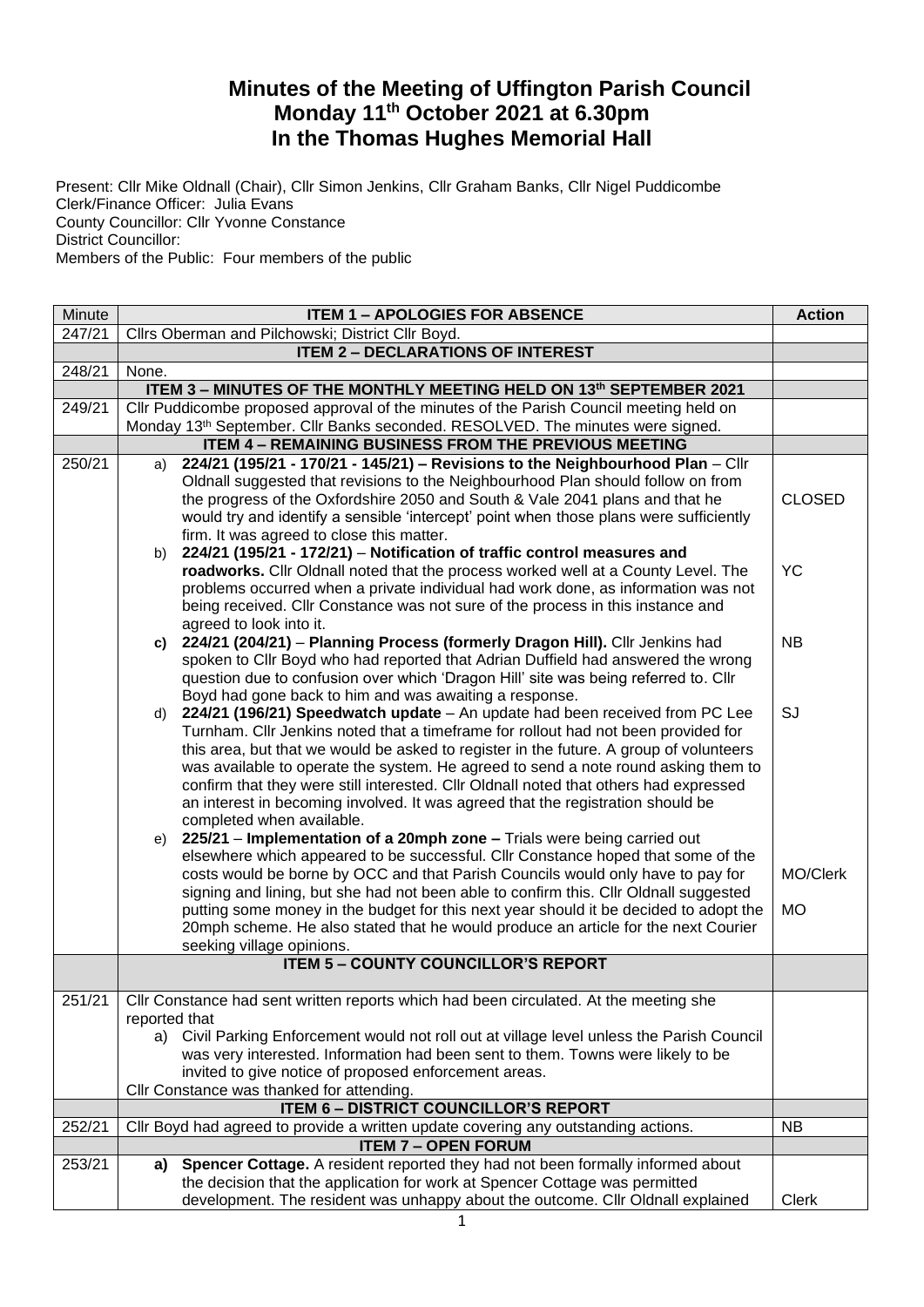|        | the Permitted Development process. Clerk to send the letter of explanation that had                                                                                                       |               |
|--------|-------------------------------------------------------------------------------------------------------------------------------------------------------------------------------------------|---------------|
|        | been received from the case officer.                                                                                                                                                      |               |
|        | Graffiti. A resident reported that there was a lot of graffiti on the railway bridge (the<br>b)<br>road bridge). Cllr Jenkins agreed to take a photograph and report it on Fix My Street. | <b>SJ</b>     |
|        | Heating in the small hall. A member of the village hall committee demonstrated the<br>C)                                                                                                  |               |
|        | fan which had been installed in the small hall to provide extra ventilation when the                                                                                                      |               |
|        | windows were closed. It was noisier than the village hall committee had expected it                                                                                                       |               |
|        | would be and this was being investigated.                                                                                                                                                 |               |
|        | <b>ITEM 8 - ONGOING PROJECTS</b>                                                                                                                                                          |               |
| 254/21 | <b>Improvements to Broadband</b><br>Mrs Foxhall reported that she had spoken to BT and received a spreadsheet showing the                                                                 |               |
|        | details of the project. There were two options available. She had reviewed the spreadsheet                                                                                                |               |
|        | and removed those addresses which had been included but were not relevant. Although a                                                                                                     |               |
|        | re-costing was required, it was likely to be around £1100 per property. There were various                                                                                                |               |
|        | infrastructure challenges which would have to be overcome, and another 50 people would                                                                                                    |               |
|        | probably be needed to sign up in order to cover the cost. Cllr Oldnall pointed out that if                                                                                                |               |
|        | enough people did not sign up the difference could be paid by the other residents. In<br>response to a question from Cllr Jenkins, Mrs Foxhall confirmed that extra cables would not      |               |
|        | be installed; the services would use the existing cables and poles. Mrs Foxhall and Cllr                                                                                                  | KF /          |
|        | Oldnall would be sending a formal response.                                                                                                                                               | <b>MO</b>     |
|        | Mrs Foxhall was thanked for attending.                                                                                                                                                    |               |
| 255/21 | Access to the Paddock (formerly Vehicle Bridge to the Allotments).                                                                                                                        |               |
|        | Cllr Jenkins reported that there was no update on the legal documentation. Cllr Oberman                                                                                                   | FO.           |
|        | had purchased some whips to replace the old hedge and Pepler Fencing were to dig up the<br>old hedge line to facilitate replanting.                                                       |               |
| 256/21 | Improvements to Footpath 19.                                                                                                                                                              |               |
|        | CIIr Jenkins reported that the opening ceremony had been very successful, and a lot of                                                                                                    |               |
|        | people had turned up. Cllr Oldnall noted that he was pleased that the attendees included two                                                                                              | <b>CLOSED</b> |
|        | S106 staff from the Vale and the Operations Manager from TOE.                                                                                                                             |               |
| 257/21 | <b>Consideration of new projects</b><br>Improvements to the footpath from Jubilee Field to Craven Common. Cllr                                                                            |               |
|        | a)<br>Oldnall felt that this was not a priority project and as it was of disproportionate                                                                                                 |               |
|        | benefit to Craven Common residents and as such, he did not think that it would be                                                                                                         |               |
|        | eligible for S106 funds. Cllr Banks noted that a fine balance was required between                                                                                                        |               |
|        | providing a dry path and laying 'acres of concrete'. He felt that the path needed to be                                                                                                   |               |
|        | raised and suggested that scalpings might be suitable for this. A resident pointed out                                                                                                    |               |
|        | that they had installed the existing slabs close to her fence and people using the<br>path had been holding on to the fence and breaking it. Cllr Banks suggested putting                 |               |
|        | slabs down the middle of the path away from the fence. The resident felt that the                                                                                                         | <b>FO</b>     |
|        | path was not just used by Craven Common residents; Cllr Banks agreed. The                                                                                                                 |               |
|        | resident had some paving slabs available and offered to donate them if required. It                                                                                                       |               |
|        | was agreed to obtain further costings.                                                                                                                                                    |               |
|        | b) Conversion of the three stiles on FP26. It was reported that the landowner had<br>pointed out that there was a fourth stile, not owned by him, that exits onto Packer's                |               |
|        | Lane. Cllr Oberman had contacted the owner who had confirmed that he wanted to                                                                                                            |               |
|        | retain this one in its historic form (i.e., not a kissing gate). Cllr Oldnall noted that TOE                                                                                              |               |
|        | had indicated that they might be able to support the project and suggested that this                                                                                                      | FO            |
|        | was a higher priority than the Craven Common path. It was noted that the stile near                                                                                                       |               |
|        | the Old Police House may be more expensive as work would be required on the<br>footbridge. The next TOE round was in January 2022. Cllr Oberman was asked to                              |               |
|        | price the whole project for three stiles, and to discuss with the other landowner                                                                                                         |               |
|        | whether his gate might be included.                                                                                                                                                       |               |
|        | Footpath 4. Cllr Jenkins reported that he did not feel any action should be taken<br>C)                                                                                                   |               |
|        | until a response had been received from the Countryside Alliance Team although he                                                                                                         |               |
|        | pointed out that some of the other stiles in the area were dangerous.<br><b>ITEM 9 - PLANNING MATTERS</b>                                                                                 |               |
| 258/21 | CIL from Lower Common development. It was confirmed that the Parish will receive 25%                                                                                                      |               |
|        | of the CIL contributions from this development. The contributions will be paid to the Vale in                                                                                             |               |
|        | three tranches and then be passed on to the Parish Council. The first tranche had already                                                                                                 | <b>Clerk</b>  |
|        | been received by the Vale and the Clerk was to establish when it would be paid over.                                                                                                      |               |
|        | Afternote: first payment to be in April 2022.                                                                                                                                             |               |
| 259/21 | New Applications to be considered:<br>a) P21/V2645/HH - The Clock House, High Street. Extension to existing building.                                                                     | Clerk         |
|        |                                                                                                                                                                                           |               |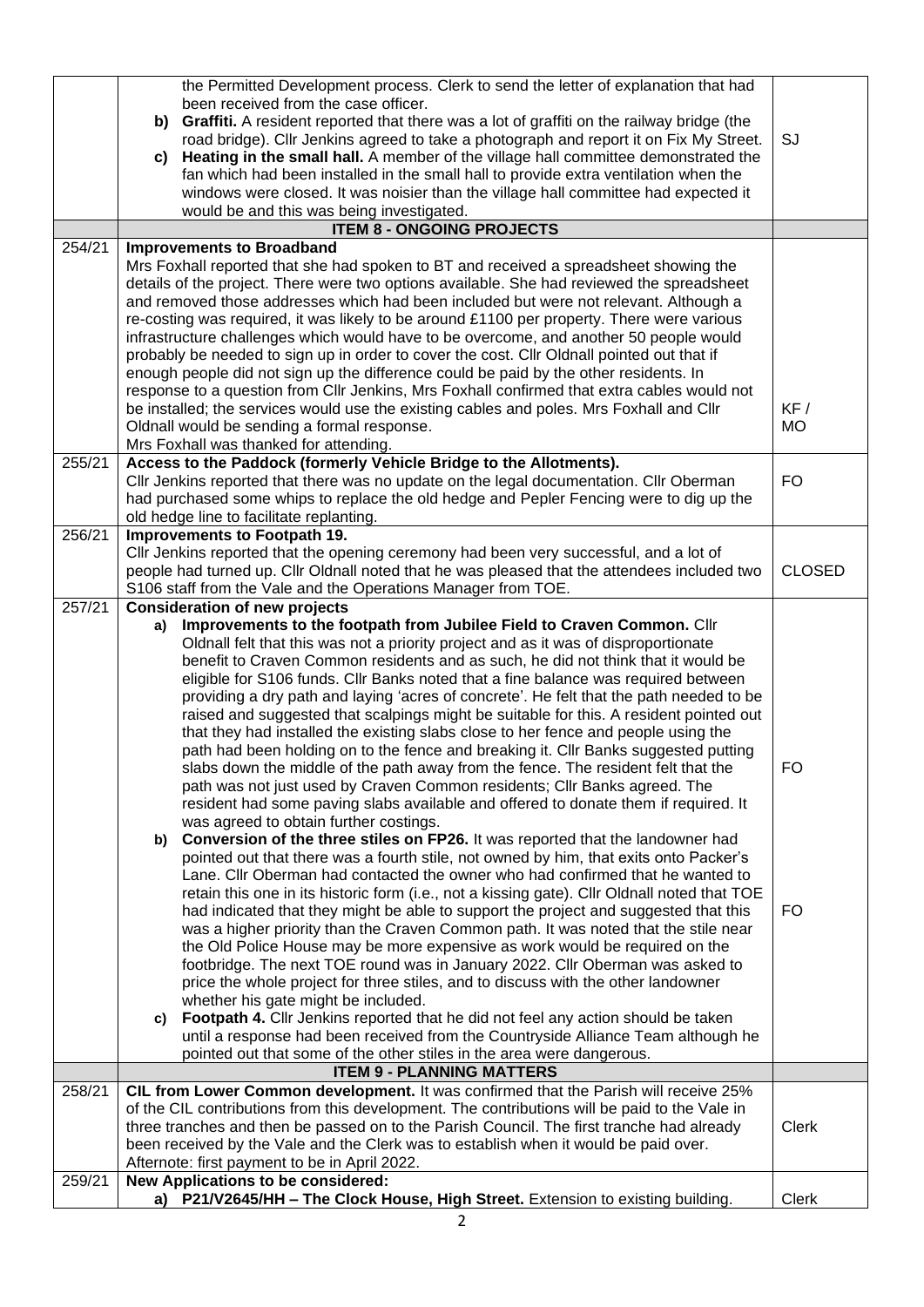| 260/21 | Response due by 14 <sup>th</sup> October. There were no objections.<br>To consider any new applications received since the publication of this agenda:                                                                                            |              |
|--------|---------------------------------------------------------------------------------------------------------------------------------------------------------------------------------------------------------------------------------------------------|--------------|
|        | None.                                                                                                                                                                                                                                             |              |
| 261/21 | Update on outstanding planning applications:<br>P21/V2468/AG - Stable Cottage, High Street. Agricultural building for lambing and<br>a)                                                                                                           |              |
|        | storage of agricultural machinery. The Vale had determined that this application<br>would require full planning permission. Cllr Oldnall explained the situation with this<br>type of development and why this was required.                      |              |
|        | P21/V2435/LDP - Spencer Cottage, Broad Street. Proposed single storey rear<br>b)<br>extension. Permitted development enquiry. The Vale had determined that the<br>application was considered permitted development and that there was no need for |              |
|        | the Council to comment.<br>P21/V2473/FUL - Oldlands Copse, Station Road. Change of use of existing<br>C)<br>agricultural building to tourist accommodation. Awaiting determination.                                                               |              |
|        | P21/V2503/HH - Dragon Hill, Woolstone Road. Proposed first floor and side<br>d)<br>extensions to existing bungalow. Erection of detached garage building with<br>accommodation over. Awaiting determination.                                      |              |
|        | P21/V1908/HH - 1 Jacksmeadow. Two storey side extension. Awaiting<br>e)<br>determination.                                                                                                                                                         |              |
|        | P21/V2000/HH - 6A Broad Street. Double storey rear extension and single storey<br>f)<br>rear extension. Permission granted.                                                                                                                       |              |
|        | Planning Appeal Consultation - P20/V0394/FUL - UFF - Meadowgold - Appeal<br>g)<br>Dismissed. The Parish Council had submitted a reply to the RTPI on 26 July.<br>Awaiting response from RTPI.                                                     |              |
| 262/21 | Britchcombe Farm. Cllr Jenkins reported that Lot 1 of Britchcombe Farm had been sold to                                                                                                                                                           |              |
|        | Lovat Parks Ltd which specialised in caravan parks and sites. They had put in an application<br>for clarification/rationalisation of an application submitted by the previous owner. They had                                                     |              |
|        | also submitted a scoping opinion request on whether an Environmental Impact Assessment                                                                                                                                                            |              |
|        | was required; the Vale had determined that it was not. A group had been established to                                                                                                                                                            |              |
|        | challenge any proposed changes to the site which is highly visible from White Horse and                                                                                                                                                           |              |
|        | Dragon Hill. Cllr Jenkins sought approval from the Parish Council for himself and Cllr Oldnall<br>to be involved with the group. Approval was granted. A letter had been drafted and circulated                                                   |              |
|        | to the Parish Council for comment. It was proposed that the letter be sent from the Parish                                                                                                                                                        | <b>MO</b>    |
|        | Council. This was agreed subject to a minor amendment proposed by Cllr Puddicombe to the                                                                                                                                                          |              |
|        | letter.                                                                                                                                                                                                                                           |              |
|        | Afternote: letter sent 12 October 2022                                                                                                                                                                                                            |              |
|        | <b>ITEM 10 - FINANCE</b>                                                                                                                                                                                                                          |              |
| 263/21 | a) To approve October payments: Payments totalling £1741.16 were approved.<br>Proposed: Cllr Puddicombe, seconded: Cllr Jenkins. RESOLVED. Cllr Oldnall to<br>authorise the payments online.                                                      | MO           |
|        | To receive the external Audit Report. The report was presented, and the contents<br>b)<br>noted.                                                                                                                                                  |              |
|        | <b>ITEM 11 - THE JUBILEE FIELD TRUST</b>                                                                                                                                                                                                          |              |
| 264/21 | Monthly play area inspection.<br>a)<br>Cllr Oberman reported, via Cllr Oldnall, that there were no problems in the play area.                                                                                                                     | <b>FO</b>    |
|        | Applications to use the field.                                                                                                                                                                                                                    |              |
|        | The Scouts and the Farmers Market were booked for the same date. Cllr Oberman                                                                                                                                                                     |              |
|        | had contacted the organisers and determined that the events would not clash.                                                                                                                                                                      |              |
|        | <b>ITEM 12 - ALLOTMENTS UPDATE</b>                                                                                                                                                                                                                |              |
| 265/21 | <b>Allotments</b>                                                                                                                                                                                                                                 |              |
|        | Allotments Update. Cllr Puddicombe reported that the tenancies had all been<br>a)<br>renewed except one, which had been refused because there had been no                                                                                         |              |
|        | activity on the plot for the past year. Three plots had been surrendered and there                                                                                                                                                                |              |
|        | was one new tenant. 22 out of the 29 plots were now occupied. Cllr Puddicombe                                                                                                                                                                     |              |
|        | and Mr Godsell (Chair of the Allotment Association) had discussed half plots and                                                                                                                                                                  | <b>NP</b>    |
|        | it was suggested that they initially be offered to current tenants. Cllr Puddicombe<br>also suggested including an update on vacant plots in the weekly newsletter as                                                                             |              |
|        | there was not currently a waiting list.                                                                                                                                                                                                           |              |
|        | b) Fence Repair. Cllr Puddicombe had circulated quotes for the repair of the fence.                                                                                                                                                               |              |
|        | The quotes do not include the gates or the fence by the paddock. The project                                                                                                                                                                      | <b>Clerk</b> |
|        | was not considered urgent, but it was recommended that it be planned for next                                                                                                                                                                     |              |
|        | year. It was agreed that a full, not interim, repair should be undertaken. A cost                                                                                                                                                                 |              |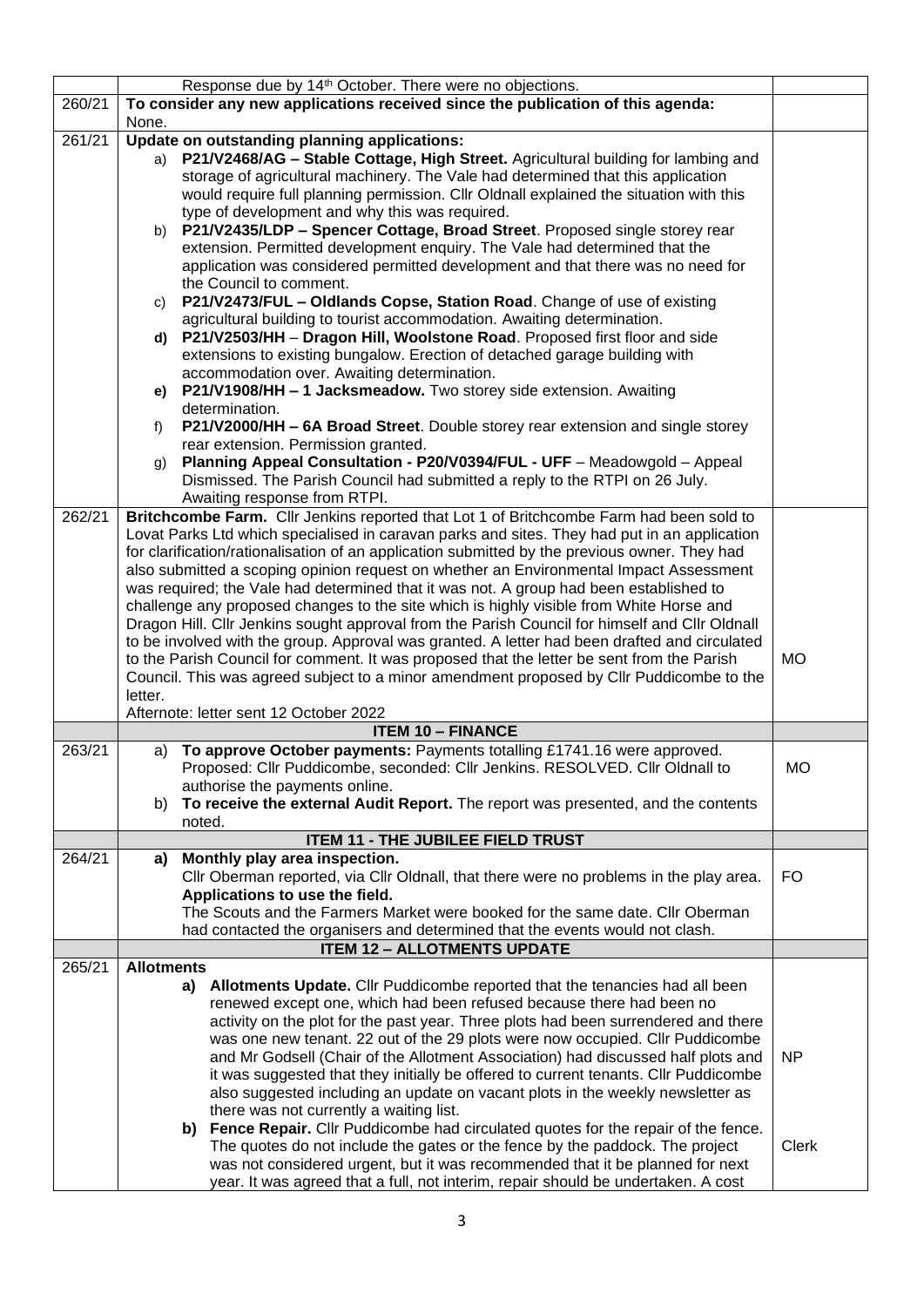|        |                   | was to be included in next year's budget. Cllr Oberman had offered some posts<br>for temporary support.                                                                        |               |
|--------|-------------------|--------------------------------------------------------------------------------------------------------------------------------------------------------------------------------|---------------|
|        |                   | <b>Bridge.</b> A resident had complaint about the bridle bridge into the allotments from<br>C)                                                                                 |               |
|        |                   | the Fernham Road had become slippery when wet and a danger to horses. The                                                                                                      |               |
|        |                   | Council was unable to take action on the bridge itself and was awaiting<br>guidance/action from the OCC Countryside Action Team. Mr Godsell had put                            |               |
|        |                   | some stones around each end to improve access. Mr Godsell was thanked for                                                                                                      |               |
|        |                   | this prompt action.                                                                                                                                                            |               |
|        |                   | <b>ITEM 13 - OSR UPDATE</b>                                                                                                                                                    |               |
| 266/21 | <b>OSR Update</b> |                                                                                                                                                                                |               |
|        |                   | a) Building Action Plan. Nothing to report.<br>b) Repairs. Repairs were required to internal plasterwork and roof tiles. Quotes were                                           |               |
|        |                   | being obtained. The museum curator was concerned about the tiles due to the                                                                                                    |               |
|        |                   | approach of winter but felt that the plasterwork was less urgent. She noted that it                                                                                            |               |
|        |                   | was very difficult to obtain three quotes for this sort of work. Cllr Oldnall asked where                                                                                      |               |
|        |                   | the funds should come from. Small amounts could be taken from the routine                                                                                                      |               |
|        |                   | maintenance budget but questioned when the major repairs fund should be used.                                                                                                  | NP/Curator    |
|        |                   | Cllr Jenkins felt that both jobs were routine maintenance, and the plastering should<br>be included in next year's budget. It was agreed that the tiles were to be repaired as |               |
|        |                   | a matter of urgency and the plastering would be budgeted for next year. However, if                                                                                            |               |
|        |                   | the quotes were high then consideration would be given to the funds coming from                                                                                                |               |
|        |                   | the major repairs fund. Cllr Puddicombe proposed approving the funds for the tile                                                                                              |               |
|        |                   | repairs. Cllr Banks seconded. RESOLVED.                                                                                                                                        |               |
| 267/21 | a)                | <b>ITEM 14 - ANNUAL / QUARTERLY REVIEWS</b><br>Review of Burial Ground fees. The fees were last increased in 2019 and it was                                                   |               |
|        |                   | agreed that there would be no change.                                                                                                                                          |               |
|        | b)                | Equal Opportunities Policy. The document had been reformatted to conform to the                                                                                                |               |
|        |                   | new standard. The Clerk had suggested that is should include employees as well as                                                                                              |               |
|        |                   | residents. This was agreed and the updated policy was adopted.                                                                                                                 | <b>Clerk</b>  |
|        | C)                | Grants Policy. The document had been reformatted to conform to the new<br>standard. A minor change had been made to the method of payment. The was                             |               |
|        |                   | approved subject to minor amendments.                                                                                                                                          |               |
|        |                   | <b>ITEM 15 - UPKEEP (INC. WATERCOURSES)</b>                                                                                                                                    |               |
| 268/21 | a)                | Pond Dredging. Cllr Jenkins had spoken to Malcolm Hinton who was going to                                                                                                      | SJ            |
|        |                   | assess the work required.                                                                                                                                                      |               |
|        |                   | b) Village Stream. Cllr Jenkins was waiting for BGG to cut the verges and then<br>cleaning out the ditches could be carried out. He confirmed that some cleaning had           | SJ            |
|        |                   | taken place in the area near the sports field, but it would need a digger to clear it                                                                                          |               |
|        |                   | further in the future.                                                                                                                                                         |               |
|        | C)                | Grass and Hedge cutting. Cllr Jenkins noted that someone had cut some hedges,                                                                                                  | SJ            |
|        |                   | but it was not BGG. Cllr Oldnall asked whether work had been carried out to the                                                                                                |               |
|        |                   | trees in the Burial Ground as there was still funding available to do this if required.<br>CIIr Jenkins to investigate.                                                        |               |
|        | d)                | Plans for tree survey. The quinquennial tree survey was due in January 2022.                                                                                                   | <b>Clerk</b>  |
|        |                   | There was money available in this year's budget. Clerk to identify some                                                                                                        |               |
|        |                   | arboriculturists. Special consideration was to be given to the poplars.                                                                                                        |               |
| 269/21 | a)                | <b>ITEM 16 - GENERAL</b><br><b>Celebrations for the Platinum Jubilee 2022</b>                                                                                                  |               |
|        |                   | No progress. Cllr Oldnall to discuss with Cllr Oberman. Several residents had                                                                                                  |               |
|        |                   | suggested that they would like the recent village picnic repeated next year, which                                                                                             | <b>FO</b>     |
|        |                   | could provide a starting point for ideas.                                                                                                                                      |               |
|        |                   | b) December Courier. Cllr Oldnall asked for articles to be included in the December                                                                                            |               |
|        |                   | Courier. Cllr Puddicombe agreed to produce something about the allotments. Cllr<br>Oldnall to produce something about Speedwatch and the 20mph initiative. He also             | NP/MO         |
|        |                   | agreed to contact the Scouts to establish whether they would like to contribute                                                                                                |               |
|        |                   | something. He noted that several people had mentioned changing the cover of The                                                                                                |               |
|        |                   | Courier; Cllr Oldnall suggested this was a good idea.                                                                                                                          |               |
|        |                   | <b>ITEM 17 - CONSULTATIONS</b>                                                                                                                                                 |               |
| 270/21 | a)                | Oxfordshire 2050 Plan - closed 8th October. Cllr Oldnall had submitted a<br>response.                                                                                          | <b>CLOSED</b> |
|        | b)                | Call for Land and Buildings Available for Change - South and Vale 2041 Local                                                                                                   | <b>CLOSED</b> |
|        |                   | Plan. The deadline for this had been missed. Cllr Oldnall noted that we could include                                                                                          |               |